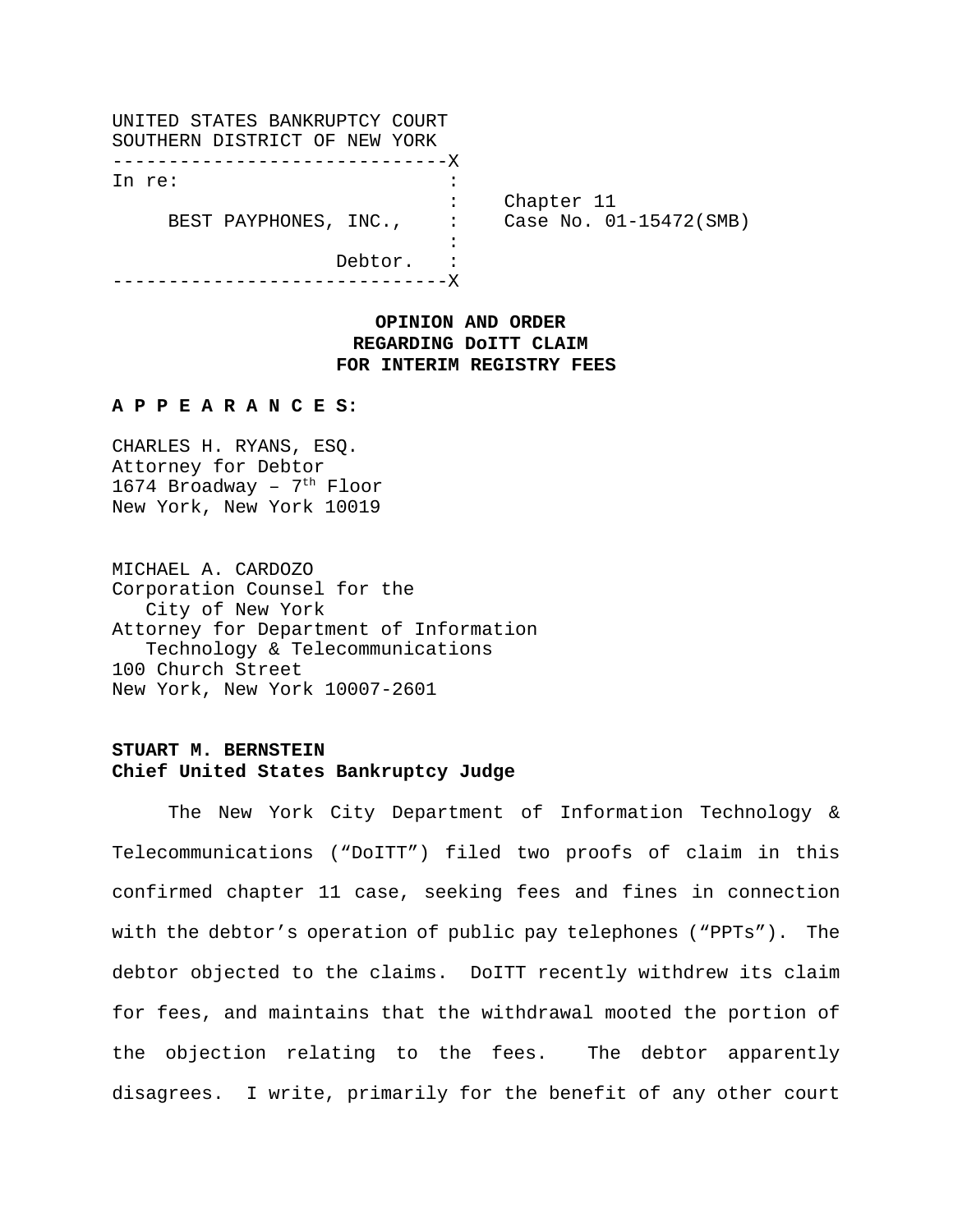that may have to consider this matter, to explain why I agree with DoITT's self-evident proposition.

The relevant facts are set forth in In re Best Payphones, Inc., 279 B.R. 92 (Bankr. S.D.N.Y. 2002). I assume familiarity with that opinion, and highlight only the facts that concern the current matter. The debtor formerly operated PPTs in New York  $\tt City.^1$  Its authority was derived from its listing on an interim registry maintained by the City. The interim registry was created to bridge the gap between an existing and newly-enacted regulatory scheme. In essence, it "grand fathered" existing operators, and allowed them to operate until they qualified under the new scheme. To qualify, the PPT operator had to execute a franchise agreement with the City. The City imposed fees on the operators listed on the interim registry, and DoITT administered the regulations.

DoITT sent the debtor a franchise agreement, but the debtor refused to sign it. DoITT took the position that the refusal to sign the franchise agreement terminated the debtor's right to operate the PPTs under the interim registry. As a consequence, it began to remove the debtor's PPTs and issue fines on the theory that the debtor was operating the PPTs without authority. The

<sup>&</sup>lt;sup>1</sup> After filing this case, the debtor sold its assets to a third party, and confirmed a 100% plan.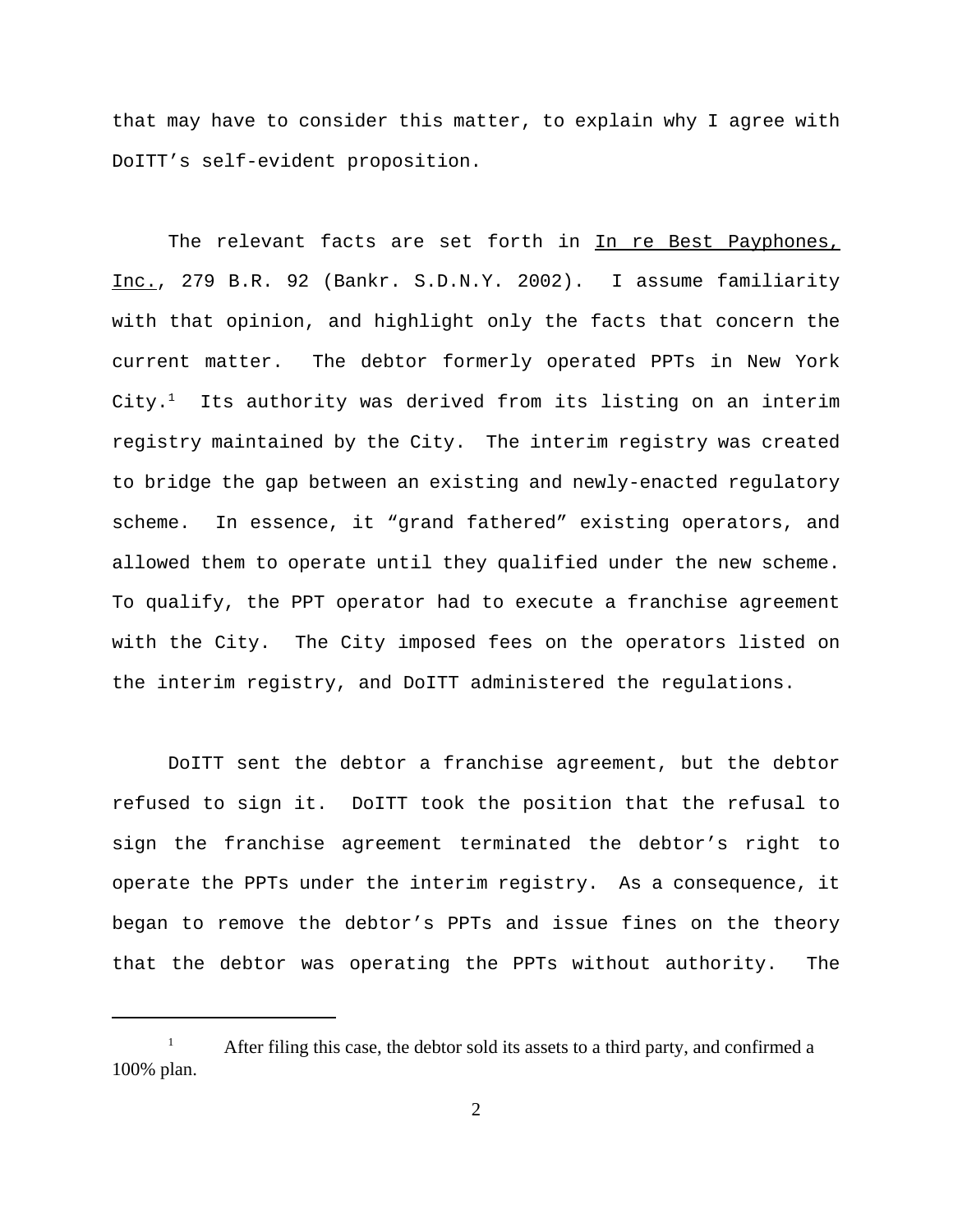debtor nevertheless continued to pay its interim registry fees until March 2001.

The debtor filed this case in October 23, 2001. DoITT subsequently filed two proofs of claim based on the debtor's failure to pay interim registry fees and the fines arising from the unauthorized operation of the PPTs. The first, dated Feb. 1, 2002, related to the pre-petition period. It aggregated \$60,048.15, split between unpaid interim registry fees (\$37,048.15) and fines (\$23,000). (Declaration of Michael Chaite [etc.], dated Apr. 1, 2005, Ex. D)(ECF. Doc. # 395.) The pre-petition fines were the subject of the Court's earlier opinion. The second claim, dated Nov. 13, 2002, covered the post-petition period. It sought interim registry fees in the sum of \$69,789.35, and fines in the amount of \$36,000. (Id., Ex I.)

The debtor filed a series of objections to these claims, culminating in the Amended Objection to Proof of Claim of [DoITT], dated July 17, 2003 ("Amended Objection")(ECF Doc. # 273.) The Amended Objection generally challenged the City's scheme for regulating PPTs and DoITT's enforcement activities. It raised a host of issues ranging from the constitutional to the statutory to the procedural. $^2$ 

<sup>&</sup>lt;sup>2</sup> The debtor (or its affiliate, New Phone Company, Inc.) pressed similar claims elsewhere. In fact, they filed eight overlapping complaints against DoITT in the United States District Court for the Eastern District of New York, challenging DoITT's regulation of PPTs.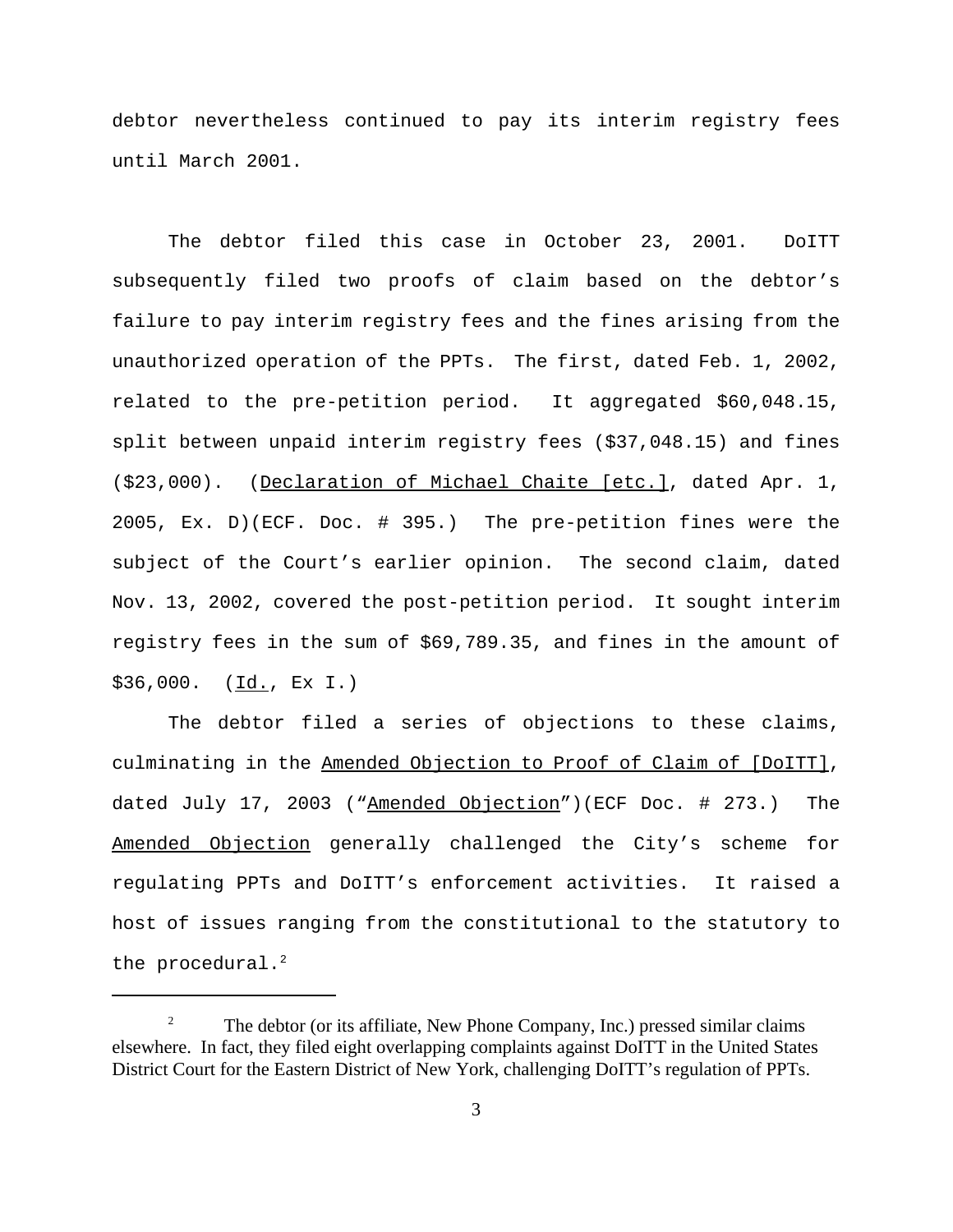The Amended Objection also contended that the claims for fees and fines were mutually exclusive. If the debtor was listed on the interim registry, it might owe the fees but could not be fined for illegally operating the PPTs. Conversely, if it was taken off of the interim registry, it might owe the fines but could not owe the fees. (Id., at ¶ 1.) The Amended Objection also asserted counterclaims, but they had nothing to do with the overpayment of fees or fines.  $(See id., at  $\blacksquare \blacksquare 91-93.$ )$ 

By letter dated October 7, 2005, DoITT confirmed its earlier statement made on the record that it was withdrawing its claims for pre-petition and post-petition interim registry fees. (ECF Doc. # 438.) DoITT contended that the withdrawal mooted the debtor's objection to the fees, and limited the claim and objection to the fines.

In two letters, both dated October 14, 2005 (ECF Doc. ## 441, 442), the debtor took a different view. The debtor argued, for the first time, that it held a claim for the payment (or overpayment) of approximately \$75,000 of pre-petition interim registry fees that should never have been paid. It announced its intention to seek authority to amend its objection to assert this claim as a set off

The unnecessary burden imposed by these complaints led Judge Gleeson to enjoin the debtor and its affiliate from filing any new actions relating to the City's regulation of PPTs without leave of the court. (See ECF Doc.  $\#$  435, Ex. A.)